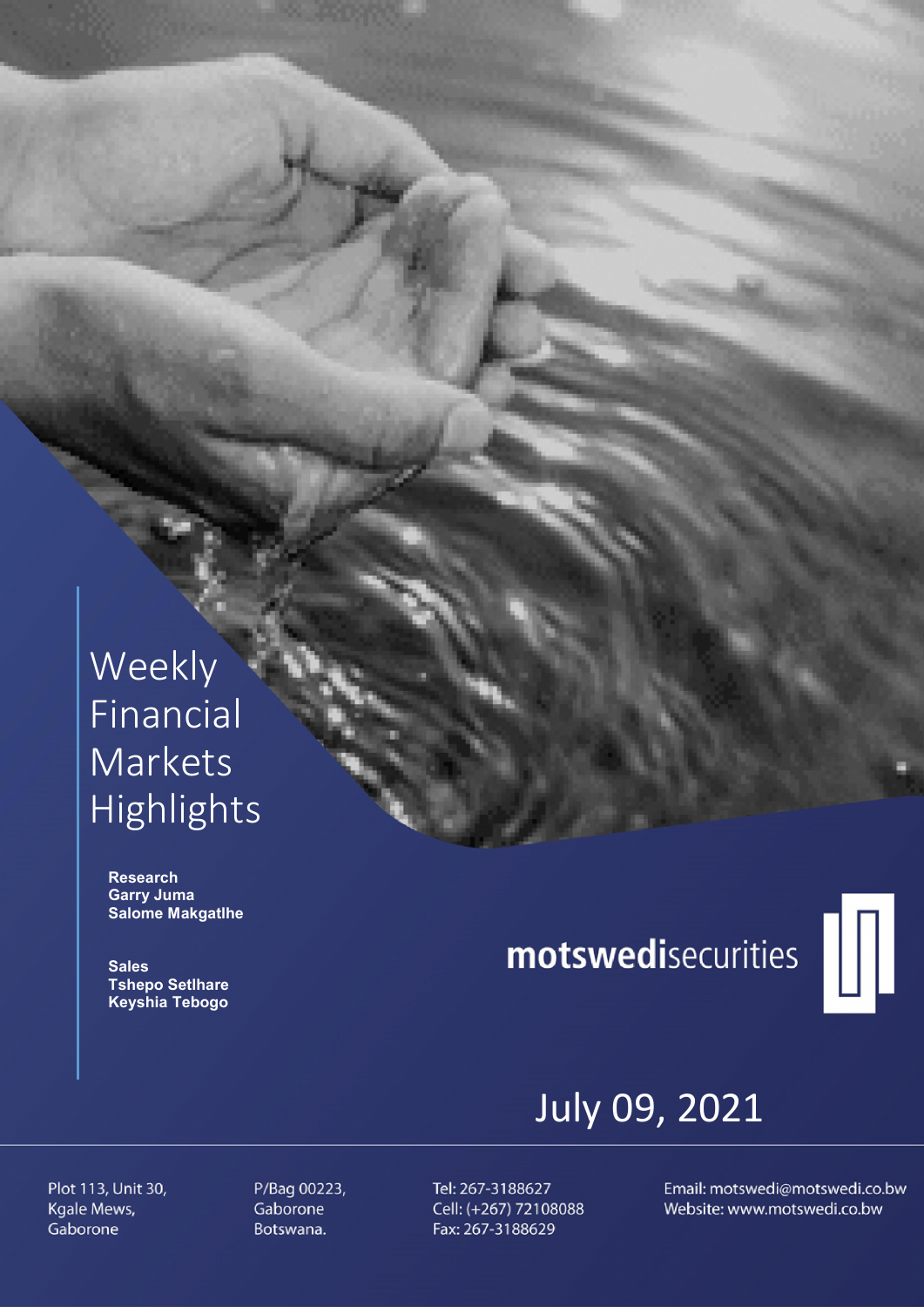

A member of the Botswana Stock Exchange

#### 1.0 Local Equity…

Half the companies on the Botswana Stock Exchange went on closed period on 1 July 2021. This means that Board members, staff members and their immediate family members of the respective companies on closed period are prohibited from trading in its shares as it could be deemed that they may be aware of unpublished price sensitive information. This state will hold steady until the financial results are published on or before 30 September 2021. This applies to 15 of the 23 stocks listed on the domestic board of the BSE.

Notwithstanding the above, the week-on-week equity market liquidity was at its lowest levels since the year began. With shares worth P1.24mn going through the market, this was a drop of over 50% drop in comparison to the week before, wherein shares worth P3.49mn traded. Despite the decline in liquidity, the Domestic Company Index (DCI) wiped out the previous week's losses and rose about 0.06% by the end of trading on Friday. This recovery was courtesy of the market recording mostly gains in the week. This slight recovery was the same for the Domestic Company Total Returns Index (DCTRI), as the market did not note any Companies going exdividend. Whereas the Foreign Company Index was unchanged for the week.

BTCL's share price climbed to P0.71/share in the week – giving the stock some much-needed breathing room as its year to date loss shrank to negative 13.4%. This was the stock's first positive movement since the middle of May 2021.

Letlole's share price climbed to P2.35/linked unit, marginally growing its gain for the year to 2.6%. Letlole was the most traded stock in the week, with investors vying to buy into the company to qualify for

the distribution of 9.46 thebe per linked unit (gross). The last day to settle is penned for 15 July 2021, with a payment date of 26 July 2021.

StanChart was back at it, resuming its rise for the year. The stock was the best gainer in the week, climbing 1.7% supported by growing demand, closing valued at P1.83/share. At a growth of 26.2% for the year so far, StanChart is the second best gainer on the domestic equity board and fourth in the entire equity market (both domestic and foreign boards).

| <b>DCI Close</b>   | 6,626.12 |  |  |  |
|--------------------|----------|--|--|--|
| Weekly Change (%)  | $+0.06$  |  |  |  |
| YTD Change (%)     | $-3.68$  |  |  |  |
| <b>FCI Close</b>   | 1,550.85 |  |  |  |
| Weekly Change (%)  | 0.00     |  |  |  |
| YTD Change (%)     | $+0.23$  |  |  |  |
| <b>DCTRI Close</b> | 1,655.77 |  |  |  |
| Weekly Change (%)  | $+0.06$  |  |  |  |
| YTD Change (%)     | $-0.54$  |  |  |  |

#### BSE Indices – Week ending 09 July 2021

*Source: Motswedi Securities, BSE*

#### Market Summary – Week ending 09 July 2021

| No. of Shares Trading                                  | 596,944   |  |  |  |
|--------------------------------------------------------|-----------|--|--|--|
| Turnover (BWP)                                         | 1,238,093 |  |  |  |
| Turnover (USD)*                                        | 113,038   |  |  |  |
| No. of stocks trading#                                 | 12        |  |  |  |
| No. of stocks advancing#                               | з         |  |  |  |
| No. of stocks declining#                               |           |  |  |  |
| No. of stocks unchanged#                               | 17        |  |  |  |
| Source: Motswedi Securities. BSE<br>*US\$/BWP = 0.0913 |           |  |  |  |

*# = Domestic Main Board*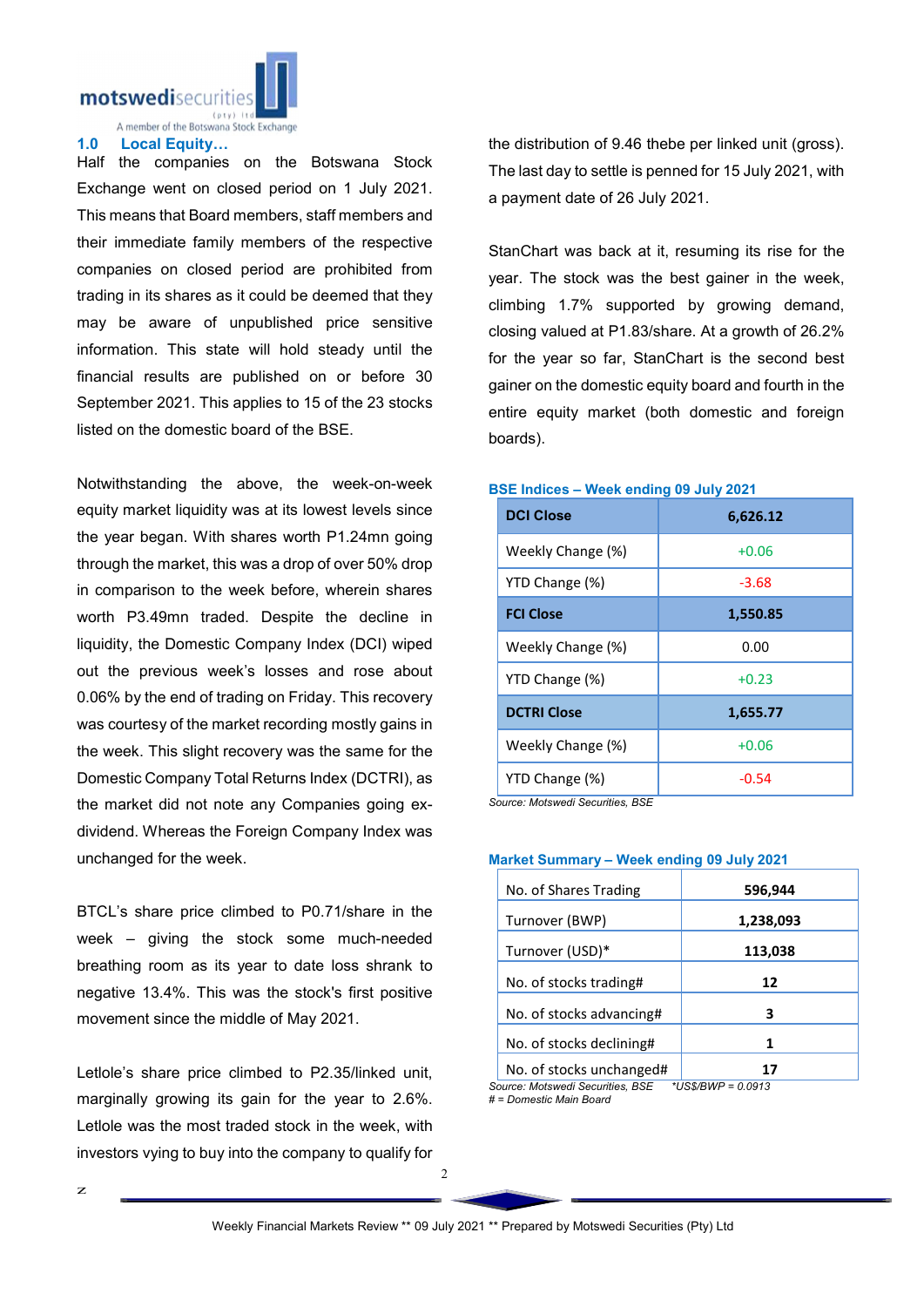

| <b>COUNTER</b>       | <b>09 Jul</b><br>(t) | 02 Jul<br>(t) | <b>Change</b><br>(%) | YTD<br>$(\% )$ |  |  |  |
|----------------------|----------------------|---------------|----------------------|----------------|--|--|--|
| <b>BTCL</b> ↑        | 71                   | 70            | $+1.4$               | $-13.4$        |  |  |  |
| LETLOLE <sup>1</sup> | 235                  | 232           | $+1.3$               | $+2.6$         |  |  |  |
| STANCHART 1          | 183                  | 180           | $+1.7$               | $+26.2$        |  |  |  |
| ABSA $\downarrow$    | 441                  | 442           | $-0.2$               | $-18.0$        |  |  |  |

*Source: Motswedi Securities, BSE* 

2.0 Company Announcements (on BSE X-News) BIHL published the results of its 29<sup>th</sup> Annual General Meeting of the shareholders held on 25 June 2021. Eighty-eight (88) shareholders were represented, either in person or by proxy, who held in total 273,079,929 ordinary shares, which represented 96.71% of the securities of the Company. All resolutions on the agenda passed in the meeting.

**BIHL** announced that the Preparation for the June 2021 half year results has started and it is expected to continue until August 31, 2021 where after the results will be published. In line with good corporate governance and in compliance with the Botswana Stock Exchange rules, BIHL declares a closed period from July 01, 2021 to August 31, 2021. During this period, members of the BIHL Board and staff of BIHL are expected to refrain from carrying out any transaction related to the BIHL shares as it could be implied that they are aware of unpublished price sensitive information. Unpublished price sensitive information is information affecting the company, which if released, is likely to materially affect the company's share price. Members of the BIHL Board and BIHL staff are therefore expected to have finalised their trading in BIHL shares by June 30, 2021. It is anticipated that the results will be published on or before September 01, 2021. Any changes will be communicated in writing.

G4S announced that the preparation of the Company's financial results for the period ending 30 June 2021 has commenced and is expected to continue until 31 August 2021, when the results are expected to be published. In line with good corporate governance and compliance with Botswana Stock Exchange rules, G4S declares a closed period from 01 July 2021 to the date when the financial results are published. During this closed period, the Company's directors, management and staff are prohibited from carrying out any transaction related to the company's shares as it could be implied that they were aware of sensitive information not available to the public. Non-public sensitive information is defined as information affecting a company, which if released is likely to materially affect the company's share price.

Investec plc announced an invitation to holders of its £400,000,000 4.500 per cent Notes due 2022 (ISIN: XS1227242630) to tender such Notes for purchase by the Company for cash. The Offer is being made on the terms and subject to the conditions contained in a tender offer Memorandum dated 6 July 2021 prepared by the Company, and is subject to the offer restrictions fully described in the Tender Offer Memorandum. The purpose of the Offer and the proposed issue of Sterlingdenominated Callable Fixed Rate Resettable Senior Notes (the "New Notes") is to improve the Company's debt profile and optimise its future interest expense. The net proceeds from the issue of the New Notes will be used for the general corporate purposes of the Group, including (without limitation) to fund the repurchase of the Notes pursuant to the Offer.

Investec plc announced and published its Base Prospectus in respect of the Investec plc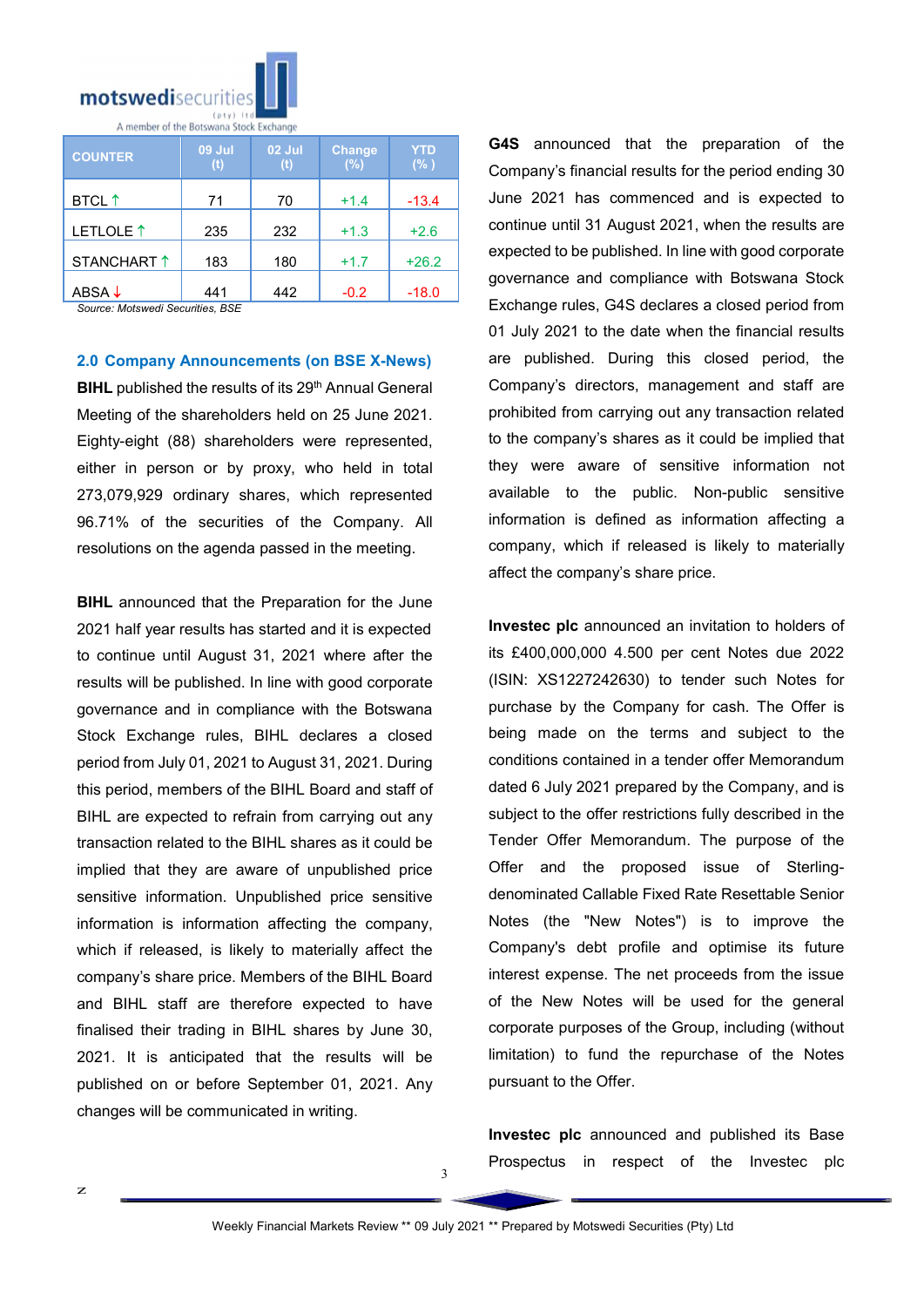

£2,000,000,000 Euro Medium Term Note Programme, of which was approved on 6 July 2021 by the United Kingdom Financial Conduct Authority and is available for viewing. Copies of the Base Prospectus are available at:

> i. the registered office of the Issuer, Investec plc, at 30 Gresham Street, London EC2V 7QP; and

> ii. the office of Deutsche Bank AG London Branch at Winchester House, 1 Great Winchester House, London EC2N 2DB, as Paying Agent in respect of the Investec plc £2,000,000,000 Euro Medium Term Note Programme.

Alternately, please click on the link below to see the Base Prospectus:

http://www.rns-

pdf.londonstockexchange.com/rns/3392E\_1-2021- 7-6.pdf.

Letlole La Rona Limited informs its Unitholders that it has changed its Transfer Secretary Office to Central Securities Depository Botswana (CSDB) with effect from 23 June 2021.

Letshego Holdings Limited published the results of its 22<sup>nd</sup> Annual General Meeting held on 30 June 2021. The purpose of the meeting was to consider and pass a number of resolutions of which the details are available on https://www.letshego.com/. All resolutions were passed without amendment.

Shares will be sold pursuant to an underwriting  $_4$ Lucara Diamond Corp. published a short form prospectus that qualifies the distribution of an aggregate 29,400,000 common shares in the capital of the Company at a price of C\$0.75 per Offered Share in each of the provinces of British Columbia, Alberta, Manitoba, Ontario and Québec. The Offered

agreement dated June 30, 2021 among the Company and BMO Nesbitt Burns Inc. (the "Lead Underwriter") on behalf of a syndicate composed of the Lead Underwriter and Scotia Capital Inc. (the "Underwriters"). The Offering Price was determined by arm's length negotiation between the Underwriters and the Company, with reference to the prevailing market price of the common shares of the Company (the "Shares") on the Toronto Stock Exchange (the "TSX"). See the full details of the prospectus here.

Olympia Capital Corporation Limited published the results of its 2021 Annual General Meeting, which was held virtually on 30 June 2021. Five (5) shareholders were represented, either in person or by proxy, who held in total 46,745,108 ordinary shares, which represented 72.64% of the securities of the Company. At the 2021 Annual General Meeting, the requisite majority of votes approved all the resolutions proposed.

Sechaba Breweries Holdings Limited announced that its Annual General Meeting was held on 29 June 2021 and all resolutions were passed by the required majority. A total of 88 (eighty-eight) proxy votes were received representing 100,690,880 or about 91.03% of the issued shares. The AGM was held virtually via Microsoft Teams and thus no in person representation at the meeting.

Sechaba Breweries Holdings Limited has began the preparation of its financial results for the 6-month period ended 30 June 2021 and is expected to continue until 30 September 2021 or thereabout when the results are expected to be published. In line with good corporate governance and in compliance with Botswana Stock Exchange Listing Rules, the Company hereby declares a closed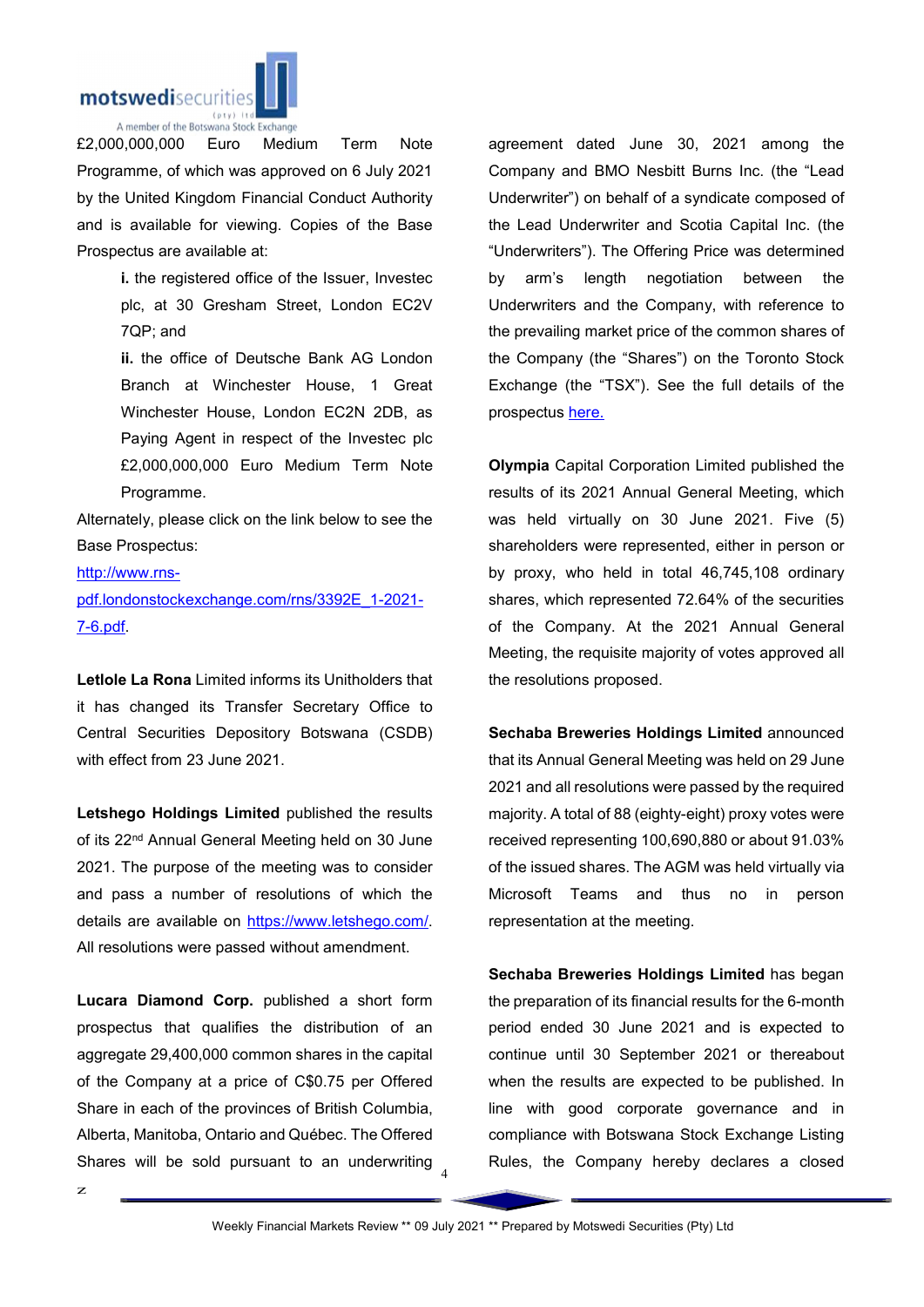

period from 1 July 2021 to the date when the financial year results are published. During this closed period, the Company's directors, management and staff are prohibited from dealing in the Company's shares as it could be implied that they were aware of non-public price sensitive information.

Sefalana published a cautionary announcement in relation to the results for the year ended 30 April 2021. The Board of Sefalana announced that Sefalana's Group profit before tax for the year ended 30 April 2021 will be between 10% and 12% (approximately P26 million to P31 million) higher than that reported for the comparative year ended 30 April 2020 which amounted to P259 million. Sefalana will be publishing its consolidated financial results of the Group for the year ended 30 April 2021 by the end of July 2021. This will include commentary on the drivers for the enhanced performance. Accordingly, Shareholders and investors are advised to exercise caution when dealing in the Company's securities until further updates are published.

Shumba Energy notified its shareholders and the public that Shumba Energy, through its subsidiary, has been granted authorization by the Botswana Energy Regulatory Authority ("BERA") to construct the 100MW Tati Solar Project near Francistown. As previously announced Shumba Energy owns a world class 100 MW solar project near the city of Francistown and is currently in the late stage of developing Phase 1, a 50 MW Solar farm (the "Project") on a project site of 300 hectares. The Project is part of a two-phase program to develop the full 100 MW solar capacity of the site as a key strategic initiative in the region.

Stanbic Bank Botswana Limited published its 2020 integrated annual report. Find it here.

Standard Chartered Bank Botswana published a management change announcement. Dr. Mbako Mbo has been appointed CFO, Personal, Business Banking & Digital, Standard Chartered Bank. This is a Global Finance role within the Group's Consumer, Private and Business Banking segment. Mbako will be based in Singapore. Mbako joined Standard Chartered Botswana in June 2018 and has been part of the leadership team that steered the Business during the turnaround and transformation phases of our strategy to the positive trajectory we are now at. Leading the Finance Division, he has partnered with Segment Heads as well as the CEO's office in driving the strategic agenda. Tapiwa Butale has been appointed Acting CFO. Tapiwa joined the Bank in 2006 as a statutory reporting manager, thereafter, holding a variety of other roles within the Finance Function that include Operational Risk Manager, Business Finance Manager and Head of Risk & Controls. She was promoted to the role of Financial Controller in 2015 and has previously acted as Acting CFO. Prior to joining the Bank, Tapiwa was an External Auditor at BDO. She is a Chartered Accountant with the Association of Chartered Certified Accountants (ACCA) qualification. The changes are effective from 1 August 2021.

Standard Chartered Bank of Botswana Limited ("SCBB") has commenced the preparation of the half year Financial Statements for the period ended 30 June 2021, and the process will continue for a period that will not extend beyond 30 September 2021, by which date the final results will have been published. In compliance with Botswana Stock Exchange Listing rules, and as a matter of good corporate governance, SCBB hereby declares a closed period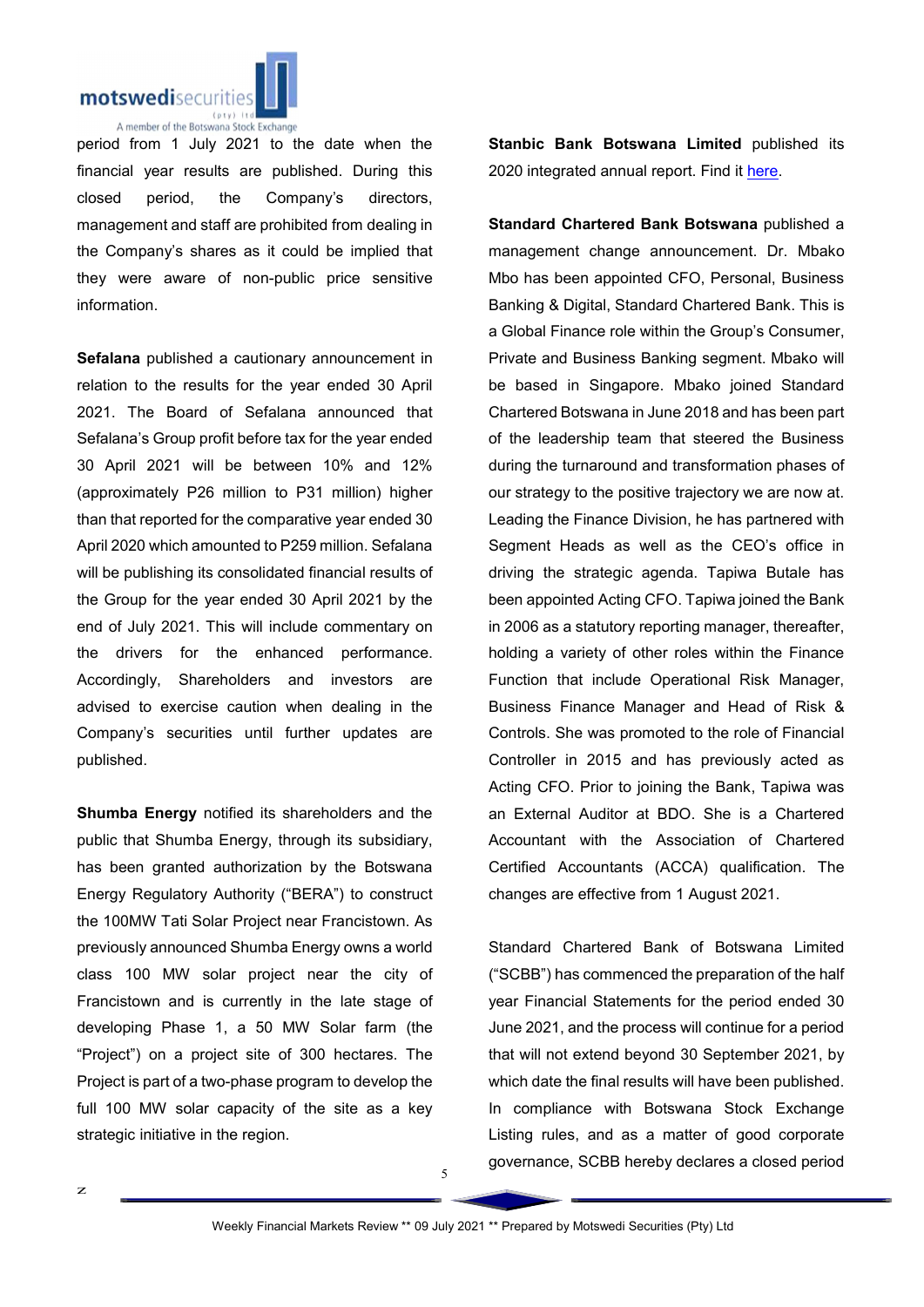

effective 1 July 2021 to the date the results are published. During the closed period SCBB Directors, management and staff are prohibited from dealing in SCBB securities as they could be or deemed to have been aware of unpublished price sensitive information.

Turnstar announced the appointment of Mr. Butler Phirie, to the Board of Directors, with effect from 1 July 2021. Mr. Phirie is a fellow member of the Botswana Institute of Chartered Accountants and the Association of Chartered Certified Accountants (UK). He brings with him a wealth experience, having served at Pricewaterhouse Coopers for 27 years, including 13 years at the Managing Partner. He has also served the Botswana Development Corporation as General Manager Finance for 9 years.

Turnstar Holdings Limited gave notice to its investors of its 2021 Annual General Meeting to be held virtually at 11:30 on Wednesday, 28 July 2021. Investors should refer to the Company's 2021 Annual Report to see the details of the meeting's agenda, which will include all resolutions to be voted upon. Find the Annual Report here.

#### 3.0 Foreign Exchange…

The dollar pulled back from a three month high against a basket of its peers in early Friday trading, following the publishing of US jobs data that showed that unemployment claims by Americans increased in the week ended 2 July 2021, highlighting that the labour market recovery after COVID-19 remains quite choppy. Also putting some slight pressure on the dollar was the decline in US 10-year benchmark Treasury yields, which dropped to its lowest levels since February 2021 pressured by concerns surrounding the rise in inflation and the anticipated gradual removal of the US Federal Reserve stimulus. The decline in the yields reduced the opportunity cost of holding non-interest bearing gold.

| <b>Currency</b>    | <b>09 Jul</b> | 02 Jul  | <b>Change</b><br>(%) | YTD<br>$(\%)$ |
|--------------------|---------------|---------|----------------------|---------------|
| 四<br>US\$/BWP<br>Υ | 0.0913        | 0.0909  | 0.44                 | $-2.98$       |
| ➤<br>ZAR/BWP<br>↓  | 1.3089        | 1.3168  | $-0.60$              | $-1.55$       |
| lo.<br>EUR/BWP     | 0.0772        | 0.0768  | 0.52                 | $-8.10$       |
| 个 哥哥<br>GBP/BWP    | 0.0663        | 0.0661  | 0.30                 | $-7.66$       |
| ↓●<br>JPY/BW       | 10.05         | 10.1500 | $-0.99$              | $-1.76$       |
| CNH/BWP            | 0.5932        | 0.5896  | 0.61                 | $-9.67$       |

#### Domestic Exchange rates

*Source: Bank of Botswana*

The local unit traded mixed in the week, guided by the events and news affecting the major currencies. The unit gained against the US Dollar, Euro, Pound, and the Yuan, while losing ground against the Rand and the Yen.

### 4.0 Commodities…

Oil prices were trading mixed on Friday afternoon, but were headed towards a weekly decline of about 3% on investor worries that the OPEC+ stalemate could inadvertently cause a pile up in global crude supplies. It came out in the week that the Organization of the Petroleum Exporting Countries and other non-member allies (collectively OPEC+), apparently abandoned the discussions, as they were unable to come to an agreement on whether or not to increase oil supply in order to meet the rising global demand. The OPEC+ agreed over a year ago to restrict the supply of oil in the market, in a bid to support the decline in oil demand during the coronavirus pandemic. A rescheduled date for the resumption of the talks is yet to be set. The losses were capped by a drawback in the US stockpiles according to the US Energy Information

6